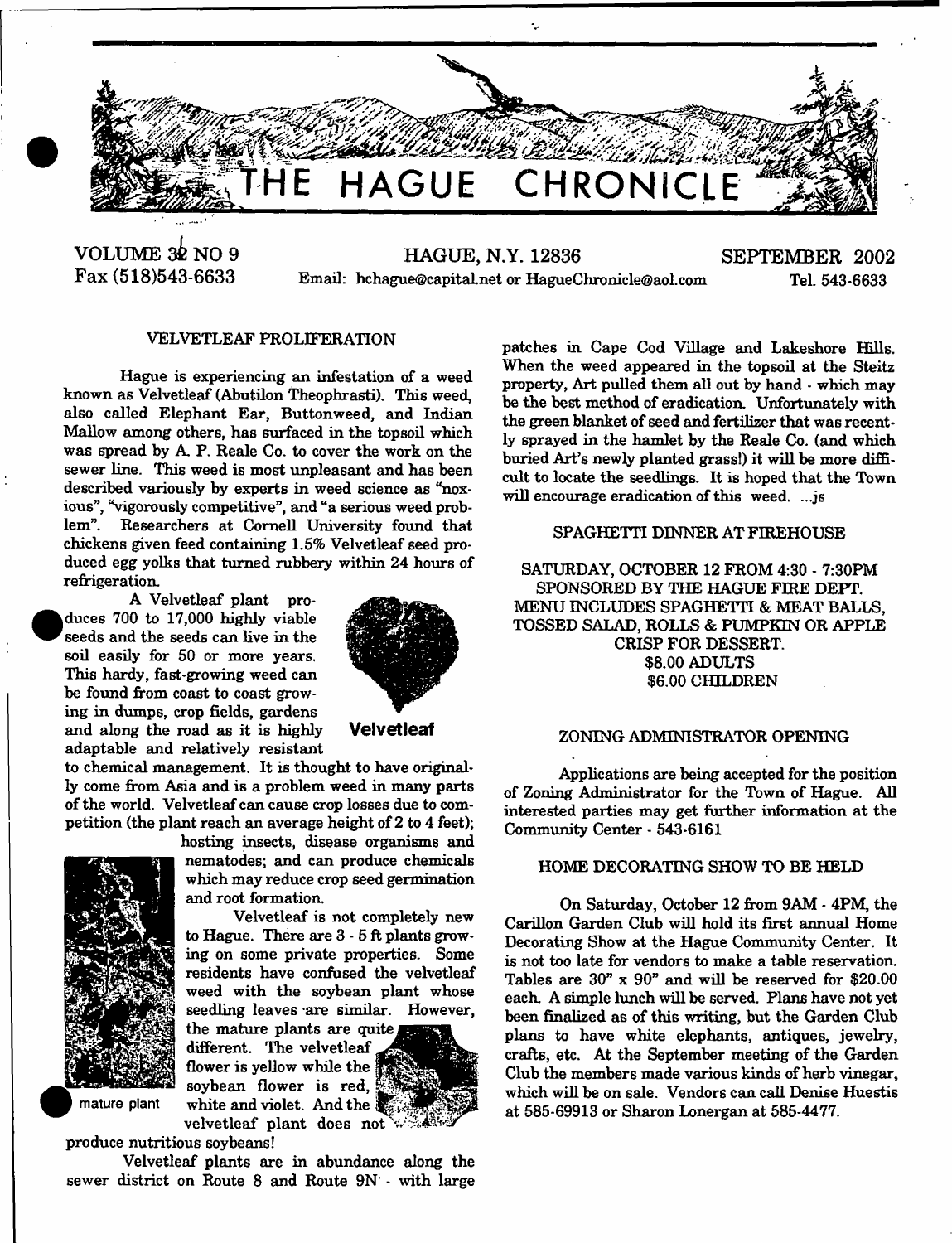## CANDLELIGHT SERVICE HELD ON 9/11

Avery impressive candlelight service, sponsored by the Hague Volunteer Fire Dept., was held at the town beach on September 11 as a memorial to those who had died in the disastrous terrorist attacks a year earlier. Chaplain Rusty Bissell led the service with readings and prayers and everyone joined in singing AMERICA.

#### COMING SOON - THE LADY OF THE LAKE

The Hague Historical Society will hold its regular monthly meeting on Monday, Oct. 21, 2002 in the Hague Community Center at 7:30PM. The program will be a talk by Diane Struble Lukaris. In case you didn't know Diane - she swam the entire length of Lake George on August 22-23,1958 • the first person to swim the lake from Ticonderoga to Lake George Village!

Come hear Diane tell of her experiences as she prepared to swim Lake George and of her other accomplishments.

Refreshments will be served.

#### NEW FLAG

Thanks to the Green Acres Campsite, through Jim Nutt, we have a new flag at the peninsula in the park. The flag there took a beating in a recent storm and was immediately replaced through the kindness of Jim. Just another example of the "good neighbor policy."

#### TRANSFER STATION SCHEDULE

## September 16 - September 30 - Mon, Thurs, Fri, Sat. October 1 - November 30 - Tues, Thurs, Fri, Sat. OPEN 9AM TO 5PM

#### HAGUE AMBULANCE SQUAD

In August 2002 our ambulances hit the road 20 times, and the crews gave care and comfort to 26 patients. Ambulance 740 travelled 774 miles, and 741 filled in with 33 miles. We are patiently awaiting delivery of our new ambulance promised for this month.

Congratulations to Joanne Trudeau and Terrie Davis who have passed their exams and are now Emergency Medical Technicians. Their presence will improve daytime coverage.

We're sorry that the HVFD news is not available at the time of publication, but we will do our best to report on it next month. . . ewa

## ASSESSORS OFFICE

Hague Town Assessor Dave Martucci is in his office on Mondays. Ann Johns, clerk, is in the assessor's office on Mondays and Wednesdays. Call 543-6161 for appointment or information.

## AUTUMN HAS ARRIVED IN HAGUE

The gals from the Hague Creek Antiques and Gift Shop have been busy at work putting out autumn arrays of pumpkins and com stalks through the hamlet. The businesses in town have all jumped on the band wagon to help financially. Since the weather has been cooperating (no frost), the flower baskets still look great, thanks to our waterer, Jack Bolton. He has done a great job all summer and fall. When you see any of these people, let them know how much you appreciate their efforts! Our town is really beautiful.

## LATEST HAPPENINGS ON THE SEWER PROJECT

Dave Wetsel, representing the company supply the Environment One Low Pressure pumps, led the first training session on the proper installation and use of the pumps on August 29th at the Community Center. Twenty-one people were in attendance including several contractors, a few homeowners, George Farinick and Steve Gurzler for the engineering consultant Clough Harbor Associates, Highway Superintendent Bill Bothe and this reporter. The contracting work for the hook-ups of the low pressure pumps will be restricted to contractors who are properly trained. Another session will be held for additional contractors who are interested in doing the pump installations.

A manual of "typical installation instructions" wa given to each participant. However, Mr. Wetzel als presented other precautionary warnings in his lecture. Mr. Gurzler, the chief engineer for CHA will be setting up a checklist and information for contractors who will need to get a permit from the Town of Hague. Additionally he, along with the Town Board, is preparing information about the sewer hook-ups for homeowners and will work on a list of "do's and don'ts" for the homeowners when the pumps are installed.

The construction work on the pumping stations and wastewater treatment plant as well as on the pipeline installations are continuing on schedule. There have been some incidents of damage to resident's property broken water and septic lines as well as driveway, mailbox and shrubbery damage. Any damage of an emergency nature should be repaired immediately. The replacement of grass and shrubs should be completed within one year of the initiation of the contractors work on the sewer project. Some areas have already been- reseeded although much of the topsoil contains the weed velvetleaf. (see article on p.l)

The Town Board along with Steve Guzler and Bill Lamy, Warren County engineer have had meetings to discuss revisions to the Town of Hague Sanitary Code including the addition of a Sewer Ordinance They plan another meeting for 10 am on September at the Community Center. The completed code will be presented to the public at a future Town Board meeting. ...js 9/02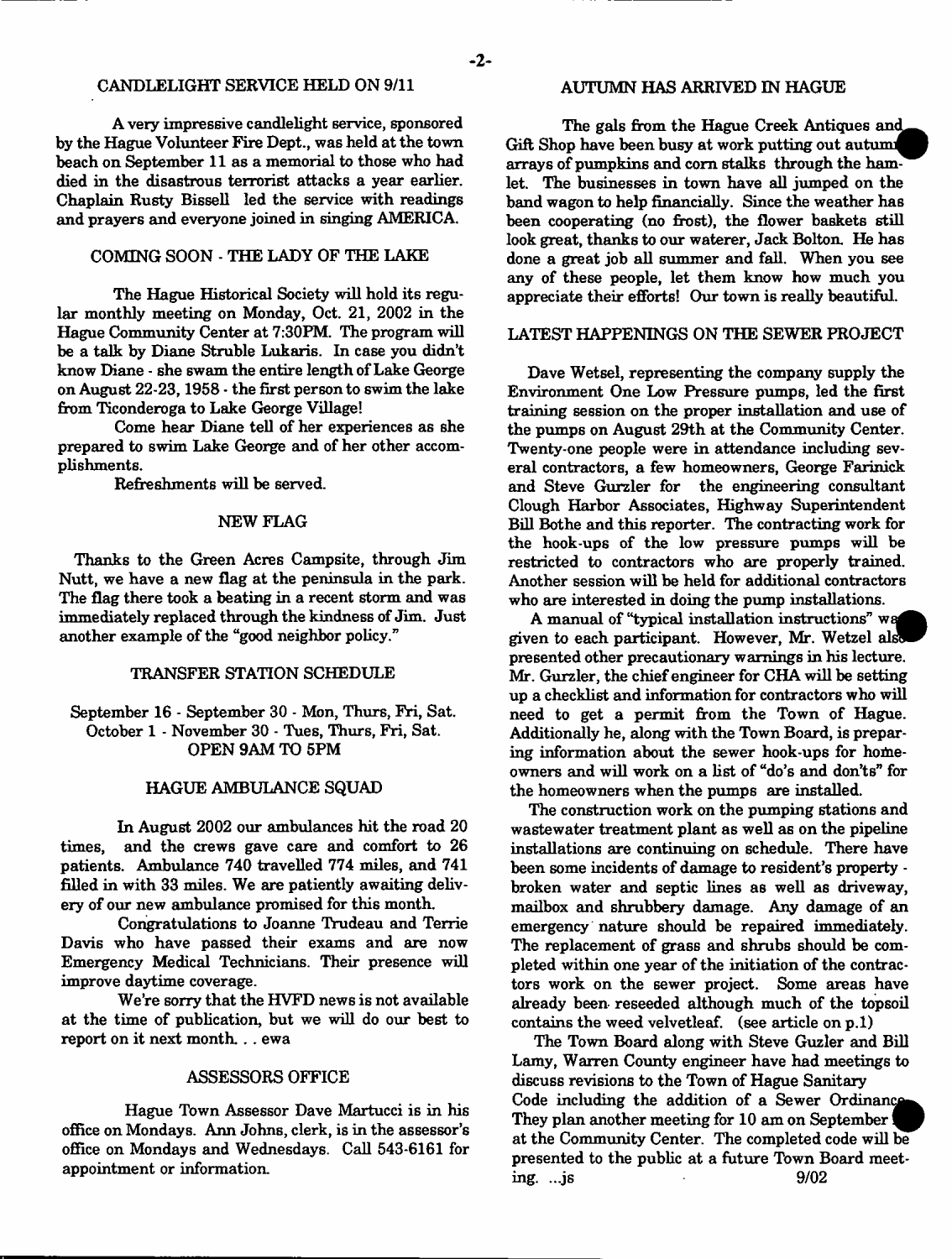The Planning Board conducted its postponed regular business meeting with members Swanson, Harrigan, Foster, Gladu and Brown present and Denno and Fillare absent. Zoning Administrator Barone used a tape recorder since there is currently no secretary. The minutes of the last meeting on June 6th were approved.

Item 1) James Beaty, Island Harbor neighborhood, handed out additional information to Board members on questions from their site review. Mr. Beaty owns 2 lots, one within the other and each with a structure, on the west side of 9N. He wants to change the lot lines and move the smaller (guest) cottage to higher ground because of drainage concerns. He noted that he was trying to do something positive with what has been there for 70 years.

Chairman Swanson stated that both lots are non-conforming under the current zoning so that if lot lines are changed by taking area from the larger lot to give to the smaller one, it makes the larger lot "more non-conforming" which is not permitted under zoning code. Mr. Foster raised concern that the proposed change would make a landlocked, non-conforming piece even more landlocked. He felt that the smaller lot needs to be "unlandlocked". Mrs. Harrigan noted that development on a steep slope could have great impact on the environment. Mr. Gladu felt that while there are

techniques that could make it manageable, he agreed with Mr, Foster's concern about the landlocked lot. Mr. Brown felt that the zonig law is meant to constrain this type of development in an OC-2 area.

Mr. Gladu moved that Mr. Beaty come back with a proposal to unlandlock the smaller lot. Mrs. Harrigan and Mr. Brown voted against the motion citing

that this change would not lessen their concerns. The vote was 3-2 and failed for lack of 4 positive votes (a majority of the entire Planning Board).

Item 2) The next item was a request by Bruce Rust who would like relief from section 160-52 in order to construct a 20 ft long by 6 ft high fence on the south side of his property which would be within 50 feet of Lake George.

Neighbors Dick Frasier and Joe Winters indicated in writing they had no objection. Since the basket-weave fence will be perpendicular to the Lake and doesn't interfere with the lake view, the request was approved 5-0 and sent to the ZBA.

Item 3) A 30 year summer resident of Hague who currently owns property on Dodd Hill Road and Lakeshore Hills asked the Board to hear his frustrations related to problems with the current sewer construction. While the Planning Board has no jurisdiction in this matter <sup>•</sup> they courteously gave him suggestions. This information also alerted the Hague Chronicle to the issues of broken water and septic lines and the proliferation of the velvetleaf weed. ...js

The regular meeting of the Zoning Board was convened with Mary Lou Doulin as acting chair in the absence of the chairman, Robert Goetsch. Members Ring, Clark, Waters, Ginn and Chase were also present. There being no secretary, Paul Barone, Zoning Administrator recorded the meeting. The minutes of the previous meeting which were graciously written up by Dottie Henry were accepted. A public hearing was opened for discussion of the request by Bruce Rust for construction of a fence. Mrs. King asked Mr. Barone if the property was considered commercial or residential but no definitive answer was given. After the motion was put into the proper terminology, the request was approved 6-0. ...js

TOWN BOARD PUBLIC HEARINGS - 8/27/02

#### Proposed Local Laws #3 and #4 of 2002

The Hague Town Board held a continuation of the August 13th public hearing which had been convened prior to the regular Board meeting. These proposed local laws deal with junkyards and property maintenance. Councilman Hourigan stated, "At the last meeting a majority of those in attendance were in favor of the proposals and we want to see what others think." Those present at this meeting stated opposition with phrases such as "like moving to Russia", "like a police state" and "this is not a big city". Councilman Meola noted that the town "has been talking about a local law for years so we put one together to look at." He reminded the audience that this proposal is a working document and that changes will be made before the final draft.

Nelson Waters suggested that many of these items must already be on the books. Councilman Hourigan noted that he has asked the zoning administrator to look at the current ordinances and to review with the town attorney how the enforcement mechanism can be strengthened.

Mr. Waters voiced concern about the ambiguity of certain phrases such as "and similar things", "including but not limited to", "blighting effect" and "inspection officer". Others expressed personal concerns like Mary Meehan who has an old Hudson on her property which her brother uses for spare parts. Art Belden noted that the town needs to provide a place for disposal of batteries and barbecue gas tanks. Edna Frasier said, "Art is right. The Town should be looking at that first." Ron Graser felt the proposal "goes way beyond the original intention to clear objectionable items from view." He also indicated that it might be acceptable if it was scaled down.

(Cont. on page  $4$  - Public Hearing) 9/02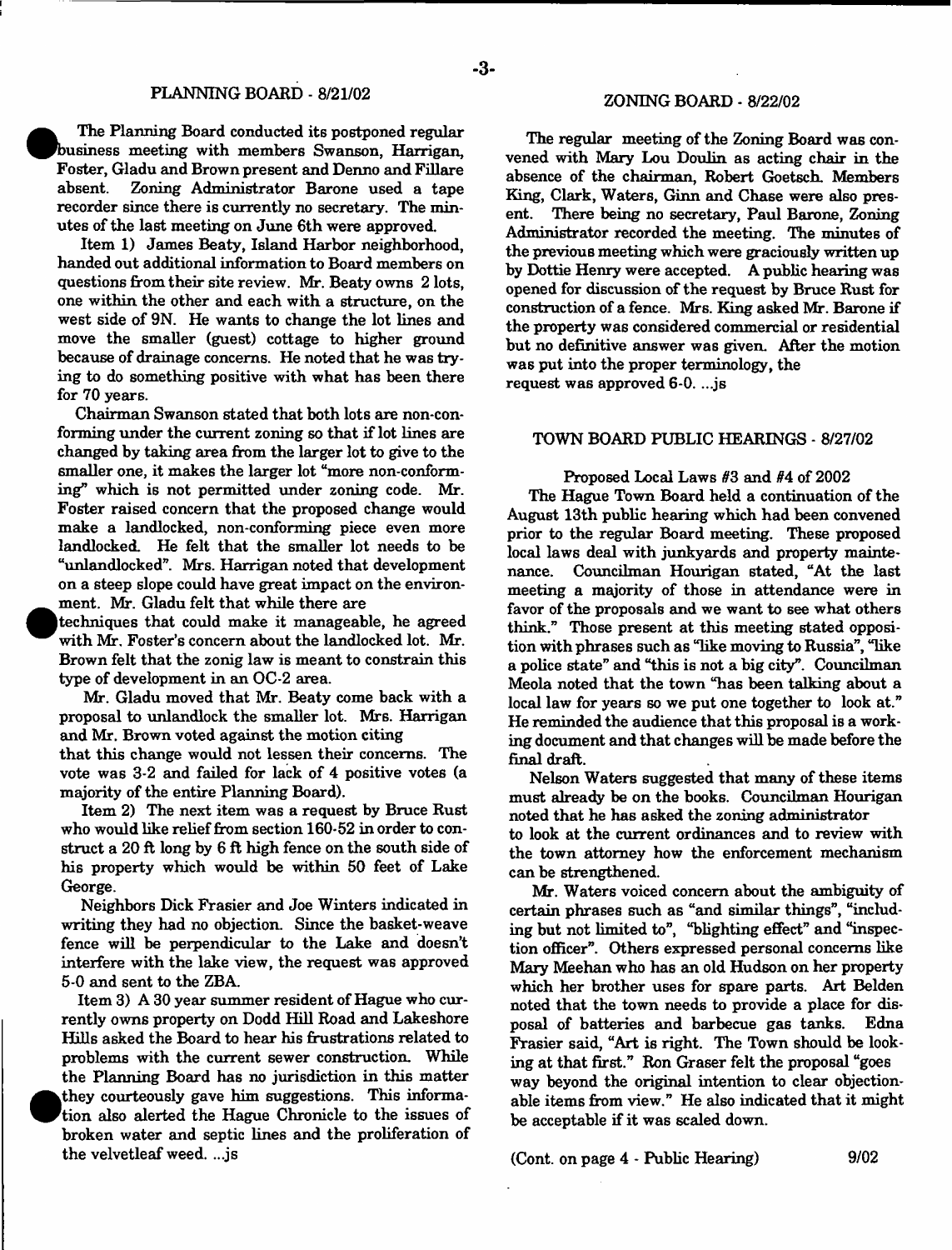( Cont. from page 3 - Public Hearing)

Barbara Belden asked the Supervisor if this matter will be presented again to the public. He replied, "Yes. I wouldn't vote to hurt anyone in this town. I grew up here and we won't have it (public hearing) on the same night as the Town Board meeting. We want to hear from everyone."

The public hearing continues with the next meeting to be held at 4 pm on Wednesday, October 2nd at the Community Center. ...js

#### AMERICAN LEGION REQUEST

A second public hearing was held on the 27th concerning an American Legion proposal presented by Dick Bolton. Due to a dwindling membership, the American Legion wants to tear down the current Legion building and create a veteran's memorial park. The Legion would like the Town to help with easements and to budget \$10,000 into the 2003 budget toward the project which they feel would be beneficial to beautification in the Town. They would like to ensure that the property will never become a parking lot. Supervisor Belden wants to get federal grant money for hamlet streetscape improvement and feels that this plan would fit in with it. He wants to talk to Bill Lamy, Warren County engineer and to the town attorney, John Silvestri for additional details., js

#### PLANNING BOARD - 9/5/02

•Sheri DeLarm brought a preliminary proposal to the Planning Board. She and her husband Cris Ginn hope to purchase the old Fire Hall and redesign it for a restaurant/bar. The board asked for a survey map with the placement of the building on the lot. A well will have to be dug for a water supply. A site review is planned for Sep. 28

•Bill Morgan for Morgan Marine proposes to build a boat storage 32' by 150' on property he owns on Decker Hill Road. He plans to remove the quonset hut and boat storage facility he has on the lake. The new storage building will be used for "dead" storage only. Boats will be taken there in the fall and brought out in the spring. No "quick launch" facilities. Site review is scheduled for Sep. 28.

•Dimond, in Pine Cove. Ms. Dimond would like to enlarge her kitchen area. Her lot is 13,200 sq. ft. and residence is 948 sq. ft. There are two accessory structures on the east side plus a garage. Site review is scheduled for Sep. 28. ...dh

#### TOWN BOARD - 9/10/02

The town board met at 6:30PM with Supervisor Dan Belden and Councilmen Megow, Meola, Steitz in attendance. Absent was Councilman Hourigan.

Supervisor Belden introduced David J. Decker, P.E., Director of The Lake George Watershed Conference. He gave us an overview of the LGWC, stating that it is a loose "Confederation" of numerous institutions that have as an interest the well being and preservation of this jewel of American Lakes. The LGWC has been formed over the past 12 months as a result of those organizations recognizing the importance of increasing communication and cooperation amongst parties, as being critical to their respective individual (yet varied) interests in this valuable natural resource. Mr. Decker stated that they are in the process of developing a TV show on Channel 8 called "Eye on Lake George". Since we do not get Channel 8 in our area, they will be video taping the shows for distribution here. He had a document available at the meeting, which can be accessed on the Web at [http://lakegeorge2000.org.](http://lakegeorge2000.org)

Mr. Belden then introduced Chris Navitsky, a professional civil engineer, who has recently been hired by The Fund for Lake George as The Lake George Waterkeeper. This is a proactive program which responds to all public inquiry and acts as a citizens' advocate with respect to all issues having an environmental impact on Lake George and Lake George Basin. Web site is [lgkeeper@nycap.rr.com](mailto:lgkeeper@nycap.rr.com) (Waterkeeper was written in detail on page 1 of the August Chronicle.

At the regular meeting during the privilege of the floor, Dottie Henry said that two people had fallen over the cement blocks in front of the Community Center, or sustaining injuries. The board decided to remove them (They were removed by the highway dept, the next morning!)

Mrs. Rena Dykstra made a statement to the effect that although a petition had been filed on July 9, nothing has been done about it. Councilman Meola said that the whole issue is frustrating. The petition went to the Zoning Administrator, then to the attorney, he spends a lot of time on it and sends it back. He said that something needs to be done to bring these issues to closure. He suggested setting up a workshop with the attorney. The board needs to sit down and face the issue and make a decision. The time has come to stop ignoring these people and respond. The final responsibility rests with the Board. The Board will set up a meeting to discuss the matter. They will have an answer to the petitions. The meeting will be an executive session.

A question was asked about the engineers on the retaining wall on Holman Hill. We did get credit on the retaining wall of \$450.00.

#### Regular Committee Reports:

Assessor - Rudy Meola - The assessor is following the schedule of being in his office every Monday. The clerk is there Mondays and Wednesdays. Call for appointment  $(Cont. on page 5 - Town Board)$  9/02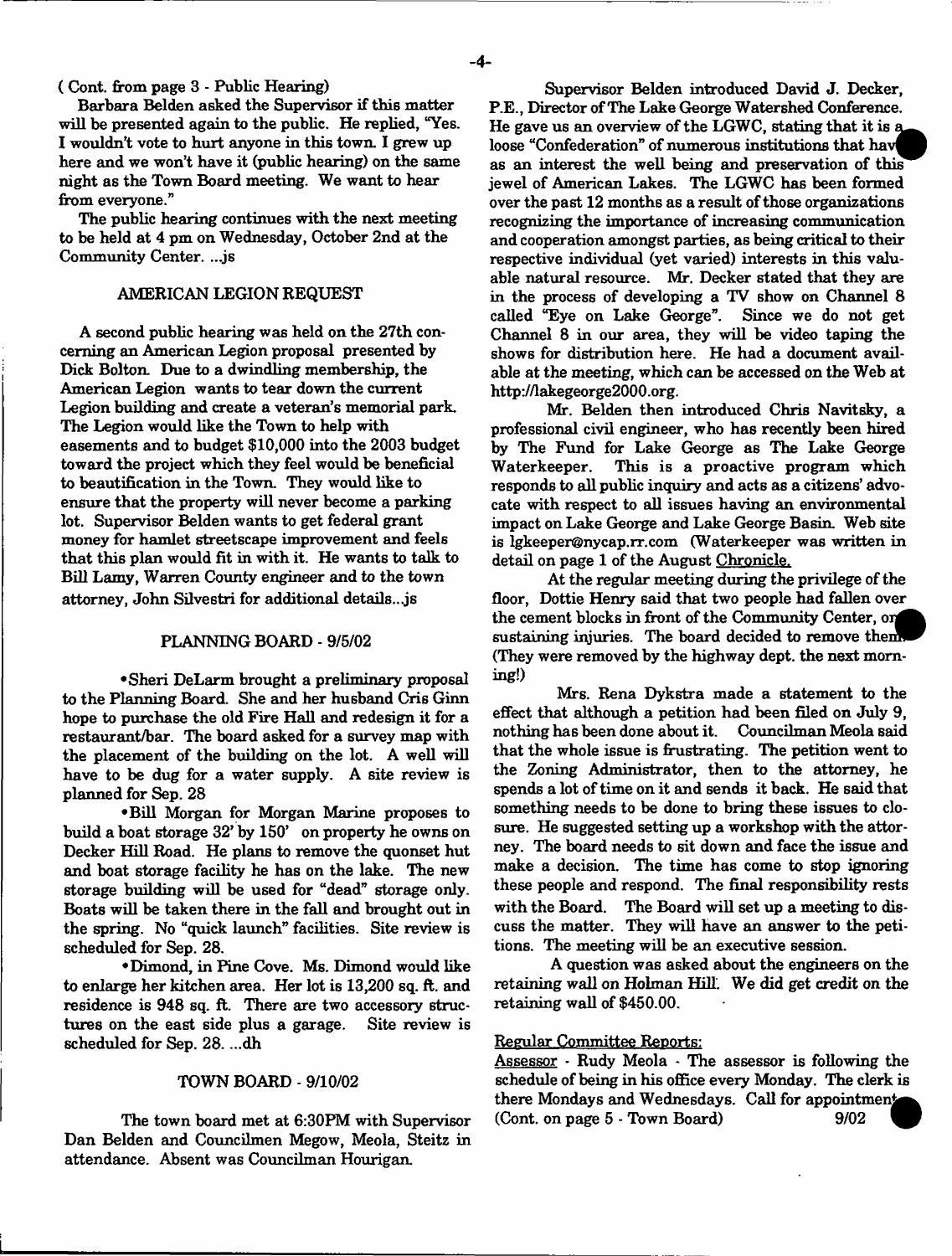Fire Department - Art Steitz - A candlelight service will **•** be held on 9/11 at the beach. See related article. The tire department is sponsoring a spaghetti & meat balls dinner on October 12 from 4:30-7:30PM at the fire hall. (See p. 1)

Town Park Beautification \* Art Steitz - The town park has been closed for the season. The two women who worked at the Visitors' Center this summer have made a list of ideas and recommendations for next year. The park committee will meet with them for discussion.

Youth - The late activity bus from the school has begun. It leaves the school at 5:15PM and drops off students at the Community Center.

Buildings and Grounds *ICC -* Lu Megow - A lengthy discussion was held concerning the boiler at the Community Center. A representative of the company which sold and installed the present burner stated that there was really nothing wrong with the burner. Perhaps a new computer chip should be installed, but otherwise everything was o.k. and a new boiler was not necessary. Rudy Meola gave a lengthy explanation of the events that took place concerning buying a new boiler.

Highway - Bill Bothe, Highway Superintendent, displayed a street sign which had been riddled with bullets. He said the sign had been in front of a residence and the bullets had been shot towards the residence. He asked that Hague residents please report to him any vandalism that they see. The signs are very expensive and will exceed the budget. The problem should not be treated lightly. He also reported that the town was able to buy a truck with plow from the county for \$1,000 and a trailer for \$100.00. On September 16 they will start back filling on Holman Hill and patching on Dodd Hill started on 9/10 and should be finished in a couple days. There is a problem with the storage of the pumps for the residents in the sewer district. They have been taken to the Transfer Station and the motor controls are in the highway garage. The Board discussed the matter and declared that the storage of these should be the responsibility of the contractor. The town is willing to give the contractor space at the Transfer Station to put up some temporary trailers to house them.

Sewer - see related article.

Transfer/Recvcling Station - Lu Megow - Proceeds from station were \$5,978.25 for August. There were \$426.40 worth of returnable cans and bottles.

On October 2 at 4PM the Board will meet with engineers from Adirondack Engineering regarding the water district.

A petition was received from residents to limit  $\bullet$ speed to 35MPH in the area near The View Restaurant The petition was accepted and will be sent on to the county.

The report from the survey on the use of the old town hall was accepted. It was tabled to the Oct. meeting.

A letter from Mr. Viscardi stated that the town attorney had reversed his decision on the septic system on the Beaudoin property.

In another subject Mr. Viscardi stated that a section of Appendix E of the Zoning Ordinance does not allow for residents to rent their properties in most areas of the town. The Town Board voted to recommend to the APA the elimination of that section, since properties have been rented on a regular basis for many years.

The permit for a well on the Beaudoin property remains an open issue. It was moved to notify the town attorney to stop pursuing this issue. No second to the motion.

A resignation was received from Chuck Fillare, member of the Planning Board. It was accepted, with regret. Anyone interested in being on the Planning Board should get an application from the town office.

A letter was received from Monica Sitts requesting that the town allow her to collect the returnable cans and bottles from the Recycling Station to help with an educational trip to Europe she is planning in April 2003.

A letter of request will be sent to Lonnie Swinton, former dog control officer, to return the dog cage to the town highway department or the Community Center

A discussion was held on the proposed plan to have an electrician on board for the town so that he could take care of emergencies.

The Board granted permission to Supervisor Belden to attend a Small Cities Grant conference.

A grant was received from Small Cities Grant to aid low income families to hook up to sewer.

Councilman Meola got permission to attend a youth program at Warren County.

Bill Bothe suggested that an ad be put in The Times of Ti to recruit highway department employees, as part of a Manpower Resource Survey.

The supervisor's county report was short (the meeting was long). The most important statement was that the budget is going up, up, up!! ...dh

## RESULTS OF PRIMARIES

Only 130 Hague residents voted in the Primaries on Sep. 10; 116 Republicans, 13 Democrats and 1 Independent. Running for Assembly, Scozzafava won over Sayward by 72 - 31, with Kusnierz tallying 9. However Sayward won overall. Scozzafava will run on the Conservative line in November.



**Who?**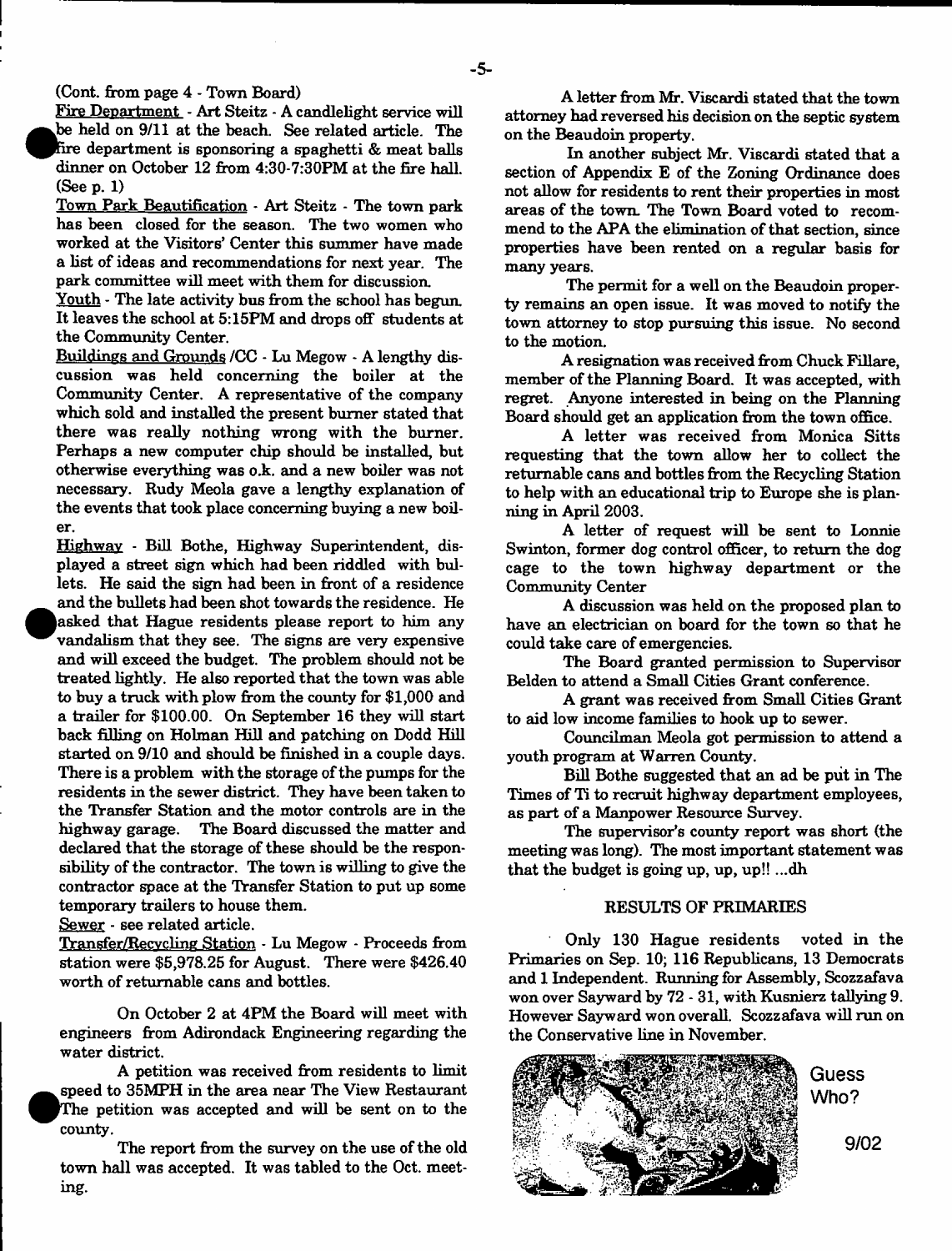The following letter has been sent to the editor for publication.

Over two months ago, Mr. Meola, a town board member, presented a document to the town board called the Proposed Town Law #3, Property Maintenance Law. This proposed new law has been discussed by the Town Board and has not at all been considered for acceptance as presented. I applaud that because it is one of the most restrictive laws that any community can have imposed upon itself.

Every town of Hague resident needs to get a copy of that proposal and read it with the greatest of interest. If, by very slim chance, this law were to be passed, it would put the kind of restrictions on all of the Hague residence (sic) that are included in the very exclusive housing developments for the wealthy. This proposed law smacks of power and control in our over regulated lives in this area.

It is very dear that if certain objects like lawn dippings, dgarette butts, package wrappings, cardboard boxes or similar items be observed on ones (sic) property, and not removed when told to, that a crew can be ordered to come in, remove what they term as undesirable, charge you for it and/or be fined up to \$500.00 with some jail time. Mr. Meola stated publidy he got information for this new law proposal from the town of Malone. He provided us a news dipping that Malone wants to put "New Teeth" into their new law to put the bite on, what they term, "eyesores".

Mr. Meola speaks publidy and wrote an artide in this publication that he welcomes comments on his performance as a town board member. However, Mr. Meola would not answer why he presented this restrictive proposal in it's (sic) current form except to use as a starting point and would not answer what changes he would make after criticizing the town board for not making changes yet at the September board meeting.

I urge everyone in this community to get a copy of this ridicules (sic) restrictive proposal, read it and submit your areas of agreement or disapproval to any of the town board. Most of all, please plan on being at the meeting on October 4, 4pm at the community center when this will be discussed by the board and hopefully they will have the courage to throw it out! Please be there. Please read & know what this proposal is about and the negative affect (sic) it will have on our community.

Our lives are regulated by no less than 12 agendes and we don't need this additional rope around our necks. . . Nelson Waters, 239 Decker Hill Rd., Hague.

#### TOWN BOARD CONTINUES TO CONSIDER FRIENDS POINT PROPERTY MATTER

On April 18, 2002 the Zoning Administrator of the Town of Hague issued a sanitary code violation citing the Beaudoins of Friends Point for not having a permit on file for a wastewater sanitary system. Th attorney for the homeowner, Dominick J. Viscardi, went through files in the Hague Town offices with the help of Debbie Manning, Town Clerk on June 26, 2002. They found the permit for the septic system and the receipt for the \$5 permit fee issued in 1975 to the original owner of the property, Lorence Queen.

The Lake George Park Commission became involved in the Lorence Queen septic system in 1975 as a result of the fact that the previous system, installed in 1972, had failed and had to be completely removed and replaced. The 1975 septic sys-

tem was designed, inspected during construction and finally approved by Ray Cowen, an engineer for the Lake George Park Commission in accordance with the permit that had been issued \_ by the Town of Hague in

October 1975. The 1975 septic system has functioned satisfactorily to date and is the septic system in use by the Beaudoins which clearly establishes that they are in compliance with requirements for a wastewater sanitary system.

It was not until August 13, 2002 that the attorney for the town on this issue, John Silvestri, in a fax to Supervisor Belden rendered his opinion "that the raised mound septic system on the Beaudoin's property was lawfully installed." However, in spite of the documents showing that the permit was issued by the Town of Hague, Mr. Silvestri continued to state that itwas " in accordance with the permit issued by the Lake George Park Commission in 1975."

Finally, at the September meeting of the Town Board of Hague, a motion made by Councilman Meola, and seconded by Councilman Art

Steitz, was approved to notify Mrs. Beaudoin that the septic system was legal and that the violation has been removed by the Zoning Administrator. This reporter spoke to both Councilman Meola and Councilman Steitz who stated that they understood that the permit was issued by the Town of

Hague.

But the story does not end there because a second issue was introduced by the town attorney, Mr. Silvestri, in regards to this same property. There is a drilled water well on the Beaudoin property and Mr. Silvestri claims that the New York State Sanitary Code "requires a permit be obtained before a private homeowner can drill a well."

However, upon researching this issue, Councilman Meol noted that "neither the Warren County DOH, the NYS DOH nor the Town of Hague issues permits for the drilling of water wells." He also noted that no other homeowner in the Town of Hague has been required to obtain such a permit. Mr. Meola has further suggested to Mr. Silvestri and the Town Board that to only pursue enforcement of a permit for the Beaudoin well could be construed as selective enforcement and could invite litigation against the Town. On the other hand if all homeowners in the town with a well are now made to get a permit "the people are not going to stand for it", said Meola.

On August 13th, Mr. Silvestri stated he "(has) written to the Attorney General's office for an opinion whether the Town Board, sitting as the local board of health, has authority to enforce New York State's Sanitary Code" relative to a well permit. Mr. Viscardi has noted, "The implementation of the New York State Health Department regulations for drilling of wells on private property in the Town of Hague at this date would be prospective and not retroactive". To put an end to this issue, Councilman Meola introduced a motion at the September Town Board meeting to notify the attorney for the

town, John Silvestri, to stop pursuing the matter. However, there was no second to the motion because the other Town Board members wish to continue to wait for the response to Mr. Silvestri's 8/13 inquiry to the Attorney General.

The issue will continue to be unresolved for both the Town and the property owner until the Hague Town Board makes a decision. Mr. Viscardi aptly noted in a letter to the Hague Chronicle, "Finally the time has come to put these issues to real as they affect my clients. They have suffered enough and ha endured considerable expense to research an issue 27 years after the fact, in which they had no personal involvement. Which of us would like to meet such a urden?"  $\ldots$  is  $9/02$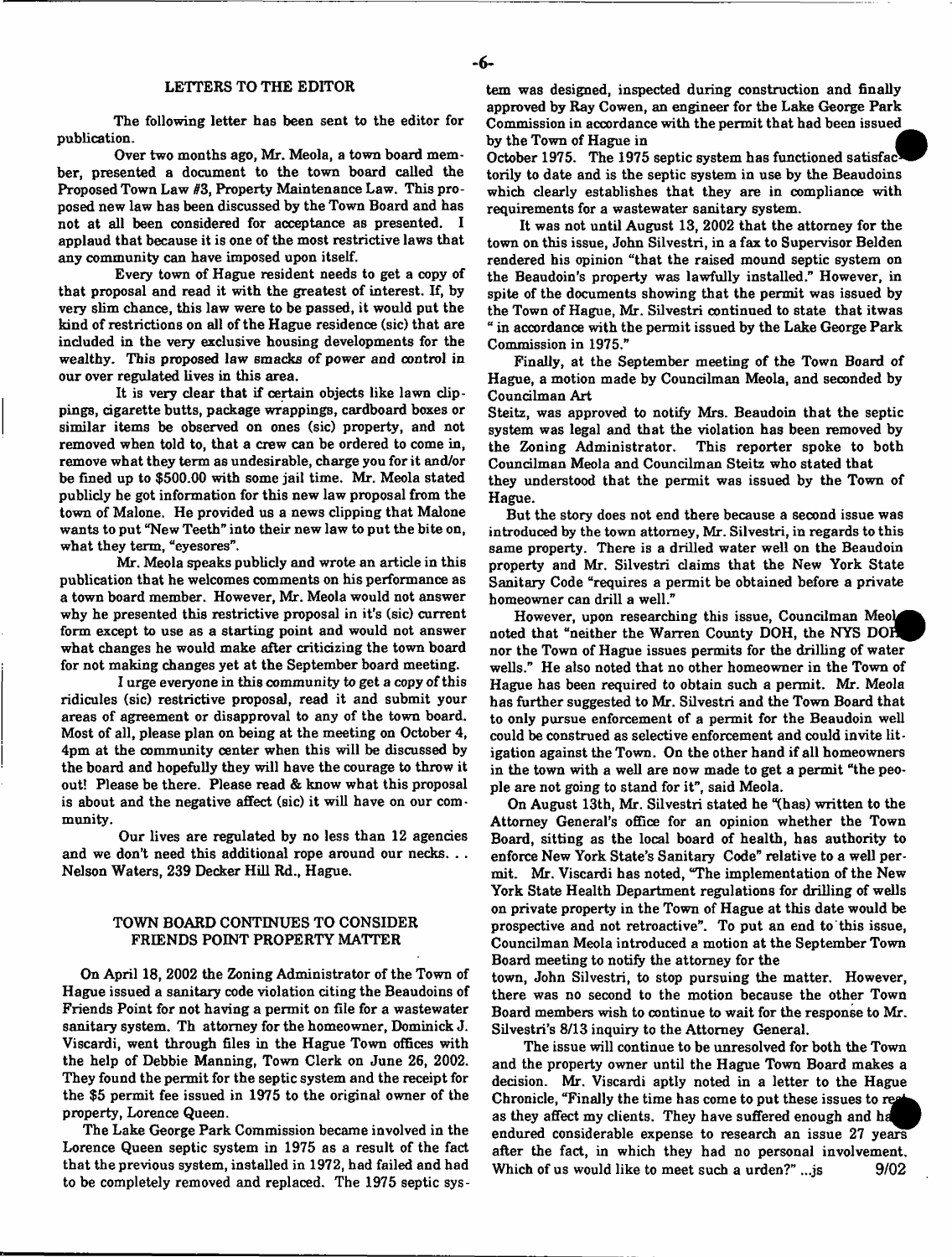# *S£>11M2)JJVjQ&*

BORN: Ashley Grace Igoe to Nicki and Steven Igoe on July 3, 2002 in Peoria, EL. She joins two brothers, Tyler, 5, and Noah, 3. She is the granddaughter of Frank & Bunny Igoe of Friends Point and Medina, NY.

DIED: Harry Duggan (Dug) deBuys, 61, on August 18, 2002 after a long illness, in Reston, VA\_ A long time summer resident of Holman Hill, Hague, he lived in Arlington, VA. He was the son of the late Harry and Betty deBuys and is survived by his brother Robert and wife Holly and six nephews.

DIED: Tyler Paul Everett Winters, 18, on August 19 in Hague. He was the son of Richard Winters, Lake George, formerly of Hague, his mother, Debbie, Minnesota, sister, Brooke, grandmother Ellen Winters and numerous aunts, uncles and cousins.

DEED: Paula Hartz, 64, Pudding Island Lane, Silver Bay, on August 19, 2002. Ms Hartz was a free lance writer and editor of many educational books. A memorial service will be held at her home on Pudding Island Lane on Oct. 12 at 1PM\_

DEED: Norma Rose Megow, 66, Cape Cod Village, <sup>•</sup> Hague, on September 14,2002 at Glens Falls Hospital. She and her husband Lu have lived in Hague since 1987, having retired here from Wetherfield, CT. Mrs. Megow was a vital member of the HVFD, the Hague Baptist Church and the Hope Cancer Group of Hague. She is survived by her husband, two daughters, Joann Fortier of Crown Point and Heidi Rose Foy of West Hartford, CT. and three grandsons.

DEED: James "Ev" Lee, 86, of Ellenton, FL on September 14, 2002. He was a former resident of Silver Bay. He is survived by his wife, Florence, son James, daughter, Judy Newman, three grandchildren and four great grandchildren. "Ev" was an original member of the Chronicle staff. He and Jim Broderick faithfully ran copies of the paper each month on an antiquated mimeograph machine in the old town hall, a very dirty job! He was greatly appreciated.

AWARD: John J. Macionis, a Hague summer resident, has won the Distinguished Contributions to Undergraduate Teaching Award from the American Sociological Association (ASA). He is a Professor of Sociology at Kenyon College.

Karen Swanson, daughter of Mr. & Mrs. David Swanson, Hague, has recently joined the Baltimore Symphony as the new Vice President & General Manager.

• Ticonderoga Elementary School open house will be held on September 25 at 7PM Opening session will start promptly at 7PM in the cafeteria, with the principal greeting parents and introducing new staff members, after which parents will visit their students' classrooms.

• Ticonderoga Middle School open house will be held on September 26 beginning at 6:45FM in the Middle School cafeteria. Students will bring a detailed description of the schedule of the evening's program home on that day.

• The Parent Teacher Organization has scheduled a Middle School Book Fair to be held in the Resource Center on Thursday and Friday, Sept. 26 and 27, 2002.

The Glens Falls Symphony opens its 25th Jubilee Season with a concert on September 29 at 4PM at the Queensbury High School - "New York - New World". They will present three dances from "On the Town" by Bernstein, a Concerto for Trombone and Orchestra with Joe Alessi, soloist and Symphony No. 9 (From the New World) by Dvorak.

• The Ticonderoga Chamber of Commerce is sponsoring an Old Fashioned Christmas Sampler. They are looking for suggestions for activities. This would be scheduled for between Nov. 30 and Jan. 6. Any ideas? Call the Chamber of Commerce 585-6619.

• Albany International Airport has announced the next exhibit to be featured in the Albany International Airport Gallery. *Show Off: Directors Select from their Museum Collections,* will open on September 30, 2002 and run through Feb. 16, 2003. Next time you are waiting for your plane or waiting to meet someone, stop by the gallery and enjoy. Gallery hours are 7AM to 7PM daily.

The tentative schedule for the repaving of the Community Center parking lot is the last week of September. Offices will be closed during the procedure. You are advised to call before coming in.

• Two sets of keys have been found recently, one in the Dodd Hill/Lakeshore Hills area and the other on 9N near Arcady. They can be identified at the Community Center.

• For pond owners - Warren Soil & Conservation District has FISH FOR SALE! Offering Brook, Brown and Rainbow Trout; Largemouth and Smallmouth Bass; and Minnows. Contact District at 51 Elm St., Warrensburg or call 623-3119, Mon. to Fri. Deadline 9/27.

• Fuel assistance - October 16th, 11AM - 12;30PM - for those 60 years of age or older. Please bring verification of address - age income for anyone in household and fuel/utility bill. 9/02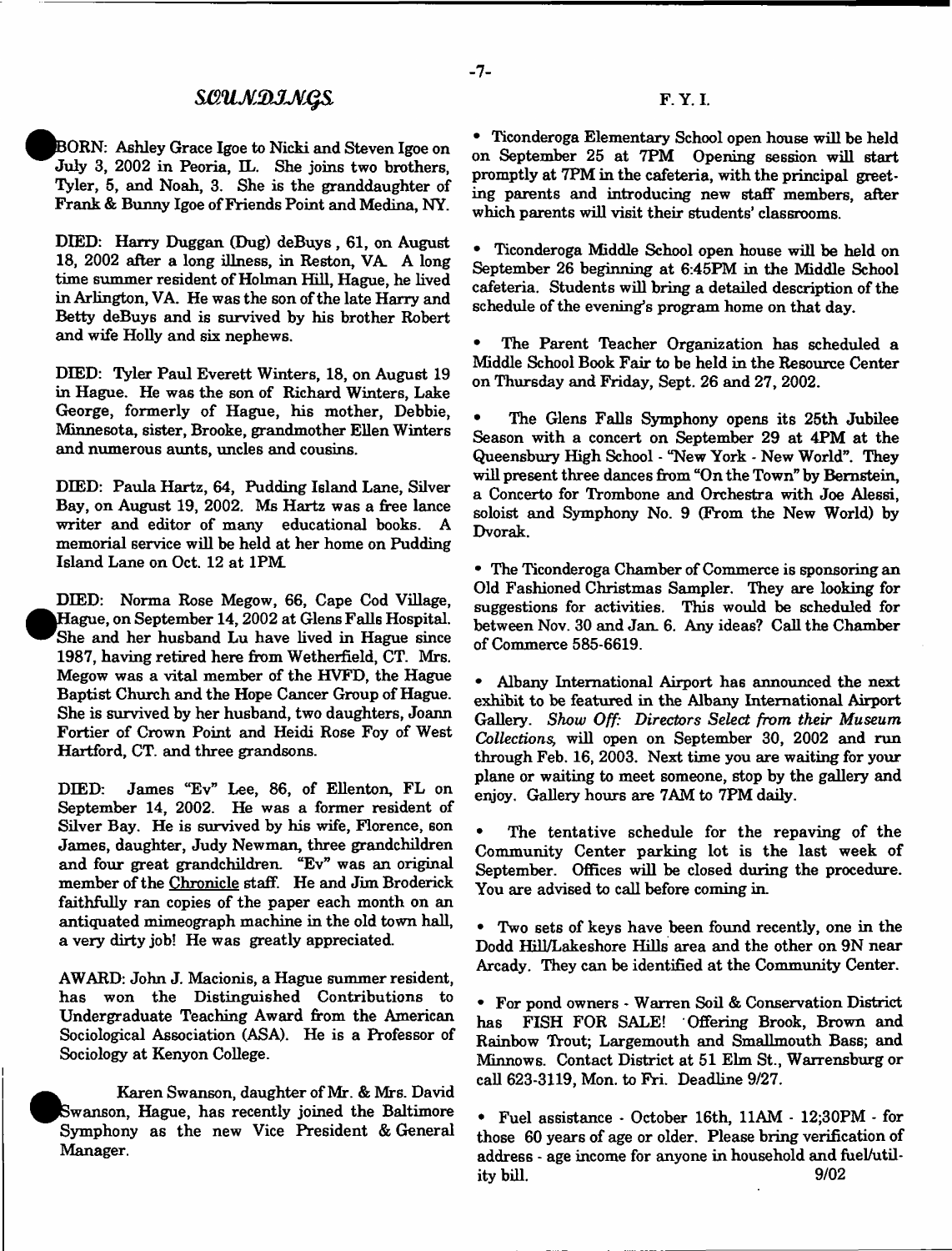#### A SPECIAL REUNION

For six former students of Hague Central, it was a dream come true when they were reunited for an afternoon of margaritas and memories in late August. The six women (class of 1965/66) had been close friends during their school years, but had, over time, pretty much lost touch with one another. With the help of the internet site classmates.com, however, and e-mail, they were able to make contact and set a date for their small but very boisterous reunion.

JoAnn (MacDougal) Merrill traveled all the way from Florida for the get together. Also on hand were Jill (Lambert) Stull, Linda (Archibald) Case, Sue (Middleton) Wolcott, Esther (Fisher) Blow and Ginger (Henry) Kuenzel. And, to the delight of all the 'girls', former heart throb and Phys. Ed. teacher Paul Cederstrom made a special guest appearance. Raiders yearbooks, snapshots from years gone by and endless stories from then and now (we're all sworn to secrecy, so don't ask us to reveal any) made for a wonderfully raucous afternoon and evening. They all vowed to keep in touch and to start making plans for another reunion next year, hopefully with even more of their former classmates in attendance!

Your Chronicle editor (who fondly remembers being a Brownie and Girl Scout leader for the entire group) also stopped by the party and was tickled by all the old photos. And, of course, it was a day for taking new photos, as evidenced here. ...ghk



## WEATHER NOTES by Mary Lou Doulin

The great weather continues throughout September even though it feels like August. Beautiful nights and warm, gorgeous days follow one another. Tomorrow, the 19th, is promising to be in the 80s which is great swimming weather. The lake is especially appealing in its clarity, calmness and moderate temperature.

The sounds of crickets at night have been complimented by some spectacular aurora borealis displays, Saturday, the 7th of September being one. Nocturnal conditions were perfect and viewing the rolling pastel colors was thrilling.

We had an abundance of sunshine all summer and so far into September, the same. Cloudless days were in the majority. Conditions are very dry, but we had a good rain Sunday, Sep. 15, but not enough for DEC to lift the burning ban. The harvest full moon falls on Sept. 21.

## TROPHY HOUSE THREAT

The following appeared as a letter to the editor in \_ the September 6, 2002 issue of *The Lake George Mirro*. and is being reprinted by permission.

"Forget about zebra mussels, milfoil and coliform bacteria, the most imminent threat to Lake George right now is the trophy house

The lakeshore landscape is being erased by giant houses rich people are building as monuments to themselves. They're too big, too close to the lake and too visible. Some of them can be seen from miles away and look like they were designed by Tony Soprano's architect.

Local governments, the park agencies and the Lake George Association have failed to stop or sometimes even notice this single most destructive trend on the lake.

There need to be clear and tough laws to end this, not just fines that are a token to people with money to bum. Houses should have limited square footage and be built back from the lake. Trees must remain in front of the house. Anything built in violation must be tom down.

If not, I can see a future in which the lakeshore is lined with enormous houses built by the rich and selfimportant. One day the only view they will have will be of each other and they won't like what they see". . . . Brian Rooney, Pilot Knob

## TALE OF THE CRACKED POT

A water bearer in India had two large pots, each hung on an end of a pole which he carried across his shoulders. One of the pots had a crack in it while the other pot was perfect and always delivered a full portion of water. At the end of the long walk from the stream to the house, the cracked pot arrived only half full. For a full two years this went on daily, with the bearer delivering only one and a half pots full of water to his house. Of course, the perfect pot was perfect for the task for which it was made, and proud of its accomplishments, but the poor cracked pot was ashamed of its own imperfection, and miserable that it was able to accomplish only half of what it had been made to do. After two years of what it perceived to be a bitter failure, it spoke to the water bearer one day by the stream. "I am ashamed of myself, and I want to apologize to you. I have been able to deliver only half my load because this crack in my side causes water to leak out all the way back to your house. Because of my flaws, you have to do all of this work, and you don't get full value from your efforts," the pot said. The bearer said to the pot, "Did you notice that there are flowers only on your side of the path, but not on the other pot's side? That's because I have always known about your flaw, and I planted flower seeds on your side of the path, and every day while we walk back, you've watered them. For two years I have been able to pick these beautiful flowers to decorate the table. Without your being just the way you are, there would not be this beauty to grace the house. Moral. Each of us has our own unique flaws. We're all cracked pots, but it's the cracks and flaws we each have that make our lives together interesting a rewarding. You've just got to take people for what they are, look for the good in them. . . . . Taken from a mailing from REACH. 9/02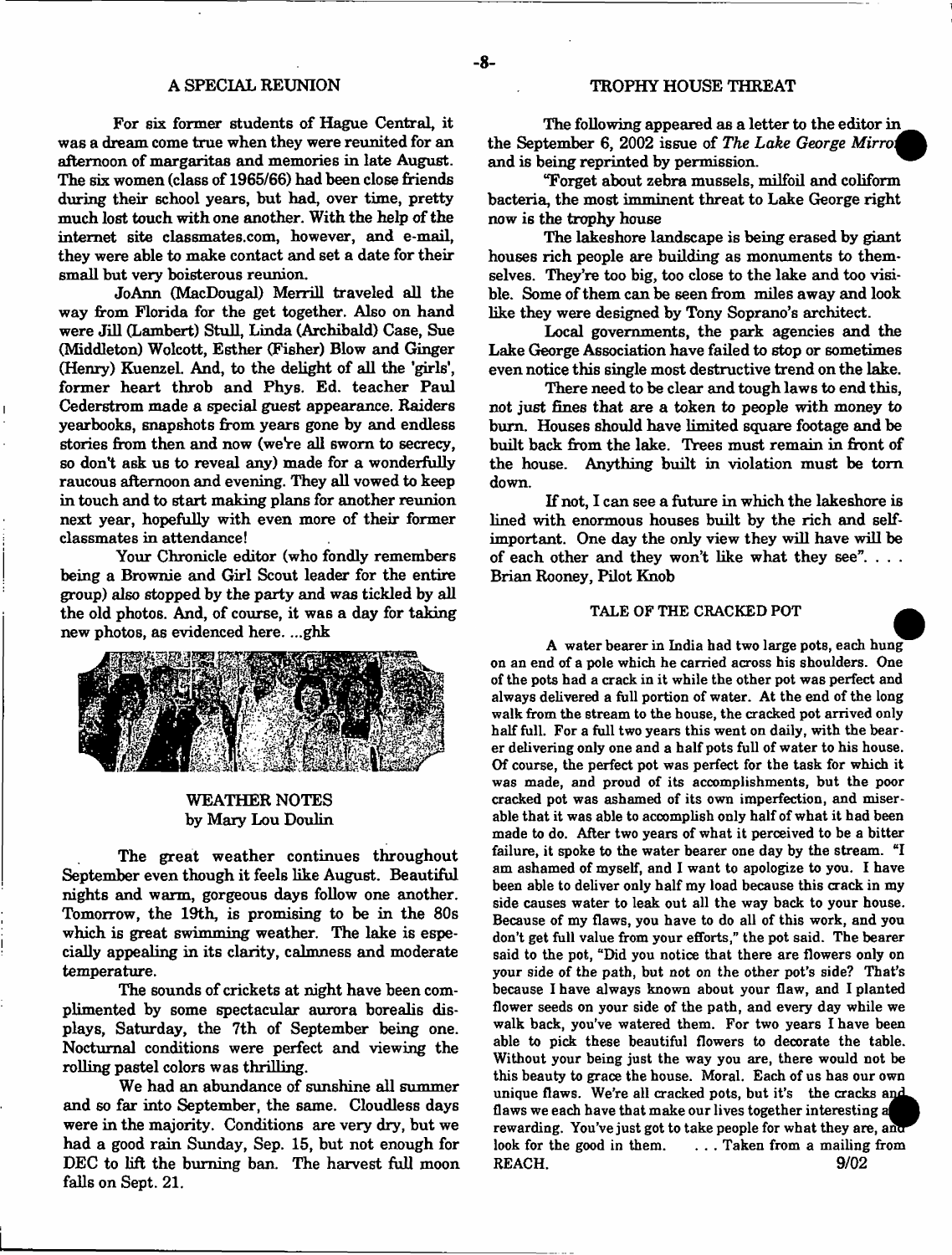#### GUNNISONS OPEN NEW BUSINESS

**•** 

 $\bullet$ 

Tieah Gautreau, daughter of Michele and Tim Gautreau, New Hague Road, was a lucky girl a couple years ago when she married Will Gunnison, Crown Point. Will is a sixth generation of Gunnisons who have had a very successful business with apples. Of course Will was a very lucky young man too! Since their marriage they have worked very hard restoring the old farmhouse adjacent to their family apple farm. In the meantime they have also produced an adorable little girl, Mickaela.

The work on the house was extensive but the results are miraculous. The old plank floors are a mixture of oak and pine, preserved with a luster that shines with hard work. The decor is Adirondack. Handmade wreaths adorn the walls and the shelves are loaded with crafts and gifts.

On September 4 they opened The Old Farmhouse Bakery and Gift Shop in Crown Point. The hours from now until Christmas are from 6AM to 5PM. (They really get up early!) Bob Spring, a local Crown Pointer, will be baking everything from pies and cider donuts, to cookies, monkey bread, cinnamon rolls, sticky buns and apple turnovers. (Must smell wonderful!)

Will says he plans to expand in the coming years. Tractor drawn hay rides to the pumpkin patch or apple orchard, berry picking and other fun things will be part of that expansion. Apple gift packs have been a mainstay of the orchard and will continue to be. Gifts can be shipped anywhere in the U.S.

So if you are yearning for some of that wonderful apple cider, or apples of all varieties, take a trip to Gunnison's Orchards. Start your Christmas shopping early in their unique gift shop.

For more information, call 597-9222. 

Start planning now for what you can do on MAKE A DIFFERENCE DAY, on Saturday, Oct. 26. This is America's largest day of service. Millions help others. Millions of lives are changed forever. Sponsored by USA Weekend Magazine in partnership with Points of Light Foundation, with awards from Paul Newman, who donates all after-tax profits from sales of Newman's Own products to educational charitable purposes, Make A Difference Day is celebrating its 12th anniversary. Anybody that has any ideas of how you can make a difference, please let us know at The Hague Chronicle, PO Box 748, Hague, NY 12836.

#### CARILLON GARDEN CLUB HOLDS FLOWER SHOW



The Carillon Garden Club's Standard Flower Show on September 7 in the Hague Community Center was a huge success. A great deal of time and effort was put into this show by the members of the club and it certainly showed! The

theme of the show was "Celebrations". The entire large meeting room at the center was reserved for the design class, which consisted of three classes of arrangements with backboards, including "Happy Valentine's Day", "A Thanksgiving Feast" and "Celebrating July 4th". Each of these had four entries. In Class B, design, there were three classes of table arrangements; "Football Weekend Tail-Gate Party", "Our Wedding Day", and "Celebrate Your Birthday

Party". Blue ribbon winners in each of these classes were Vivian Den Bleyker for Valentine's; Lena Iuliano for Thanksgiving, and Denise Huestis for July 4th. In the table setting category, the blue ribbon winners were Mary Lou Monda for Football Weekend; Margaret Howe for Wedding Day





Sweepstakes award, a silver bowl, was awarded jointly to Lena Iuliano and Margaret Howe for accumulating the most points for their designs. Table artistry award was won by Margaret Howe and

Special Education Exhibits awards were given to Sharon Lonergan for her Boy Scout exhibit (Jr. Div.) and Jackie Viestenz for the senior division.

The horticulture portion of the show was displayed in two separate rooms. Horticulture Excellence award was given to Pat Wania for a beautiful delphinium; the Award of Merit to Maki Jacknowitz, Shirley Smith and Jeannette Ploof. The Sweepstakes Award and the Collectors' Showcase Award in Horticulture were won by Martha Soliday and the Arboreal Award by Mary Carman.

### HAUNTED FORT TICKETS NOW ON SALE

The Ti Festival Guild and the Ticonderoga Fort are again co-sponsoring the Haunted Fort on Fri., Oct. 18, Sat., Oct. 19, Fri., Oct. 25 and Sat., Oct. 26. Cathie Burdick of the Festival Guild says she can use volunteers for any of these evenings. Please call the Guild at 585-6716 to volunteer your services. Get your tickets early by calling the Fort at 585-7450. They are selling fast!

## NATURE NEWS by Laura Meade

Laura, our faithful nature news reporter has been ill for some time, but has continued to write a column for us. However, she has now been transported to Westmount Health Facility, Gurney Lane, Glens Falls, NY 12801. I'm sure she would love to hear from her friends.